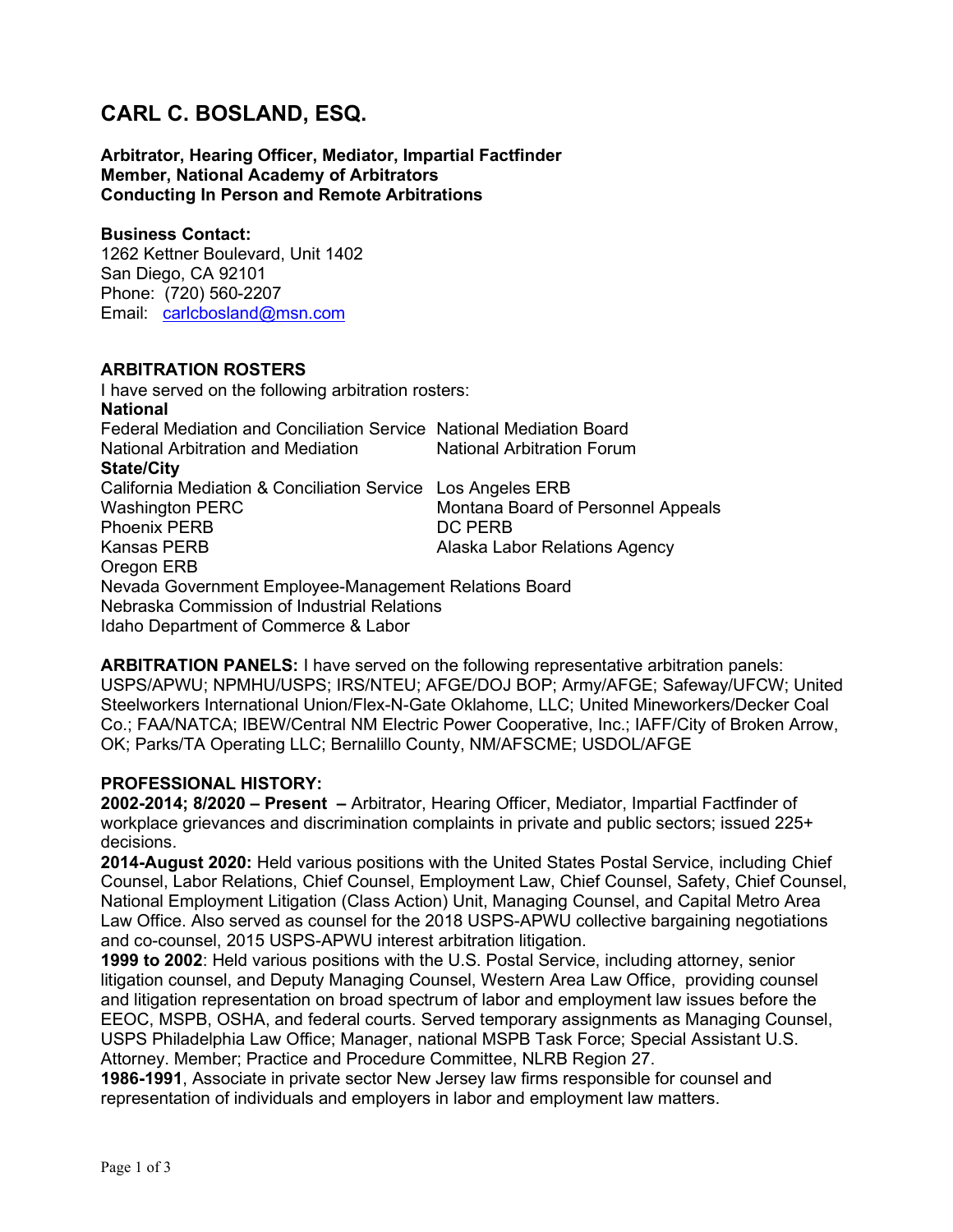#### INDUSTRIES:

Arbitrated cases in federal sector; USPS, IRS, DOL, DOJ BOP, USDA, civilian military; construction; local government; police, fire, corrections; city services; health care; custodial; airport operations; zoo operations; clerical; transportation; automobile assembly; education; parks and recreation; senior services; retail supermarkets; utilities, manufacturing; mining; oil & gas, and commercial food industries.

#### ISSUES:

Absenteeism; Age Discrimination; Arbitrability; Bargaining Unit Work; Conduct (Off-Duty)/Personal; Contract disputes; Cross-Craft Issues; Demotion; Discipline (Non-Discharge); Discipline (Discharge); Age Discrimination; Disability/Reasonable Accommodation; Race Discrimination; National Origin Discrimination, Religious Discrimination; Sex Discrimination; Retaliation/Reprisal; Drug/Alcohol Offenses; Due Process; Ethics; Just Cause; Family and Medical Leave Issues; Leave; Vacation; Hiring Practices; Job Performance; Job Posting/Bidding; Jurisdictional Disputes; Management Rights; Official Time; Past Practices; Pay Issues; Promotion; Safety/Health Conditions; Schedule Changes; Seniority; Sexual Harassment; Subcontracting/Contracting Out; Union Security.

## **EDUCATION**

|      | LL.M. Labor Law               | New York University 1990  |                                                                                        |  |
|------|-------------------------------|---------------------------|----------------------------------------------------------------------------------------|--|
|      |                               |                           | Recipient, Seymour Goldstein Memorial Prize for Academic Excellence in Labor Relations |  |
| J.D. | Law                           | <b>Fordham University</b> | -1986                                                                                  |  |
|      | <b>B.A.</b> Political Science | <b>Hobart College</b>     | 1983                                                                                   |  |

## BAR ADMISSIONS & CERTIFICATES

| <b>Conflict Resolution</b> | University of Utah | 1999 |
|----------------------------|--------------------|------|
| Law                        | New York           | 1991 |
| Law                        | New Jersey         | 1986 |

## SIGNIFICANT PUBLICATIONS

- Labor Arbitration Practice for the Federal Sector, 2d Ed. (Dewey Publications, Inc. 2016)
- A Federal Sector Guide to the Family and Medical Leave Act & Related Litigation 4th Ed. (Dewey Publications, Inc. 2020)
- FMLA Basics: A Federal Supervisors Guide to the Family and Medical Leave Act, 2d Ed. (Dewey Pub. Inc. 2017)
- A School Administrator's Guide to the Family and Medical Leave Act (Rowman & Littlefield, 2007)
- The Effects of Job-Hopping on Federal Employee and Agency FMLA Rights and Responsibilities: Look Before You Leap! Government Employee Relations, Vol. 48 No. 2370, pp. 1105-1107 (BNA Sept. 21, 2010)
- What You Don't Know Can Get You Sued, Government Executive (April 1, 2004)
- "End Run" Bargaining, New Jersey Lawyer, No. 137 (Nov./Dec. 1990)

## SIGNIFICANT TRAINING PROVIDED

2020: Arbitrator Practices Do's and Don'ts, 43<sup>rd</sup> Annual Labor-Management Conference, National Academy of Arbitrators, Southwest/Rockies Region

2019: FMLA Update, 46<sup>th</sup> Annual Symposium, Society of Federal Labor and Employee Relations **Professionals**